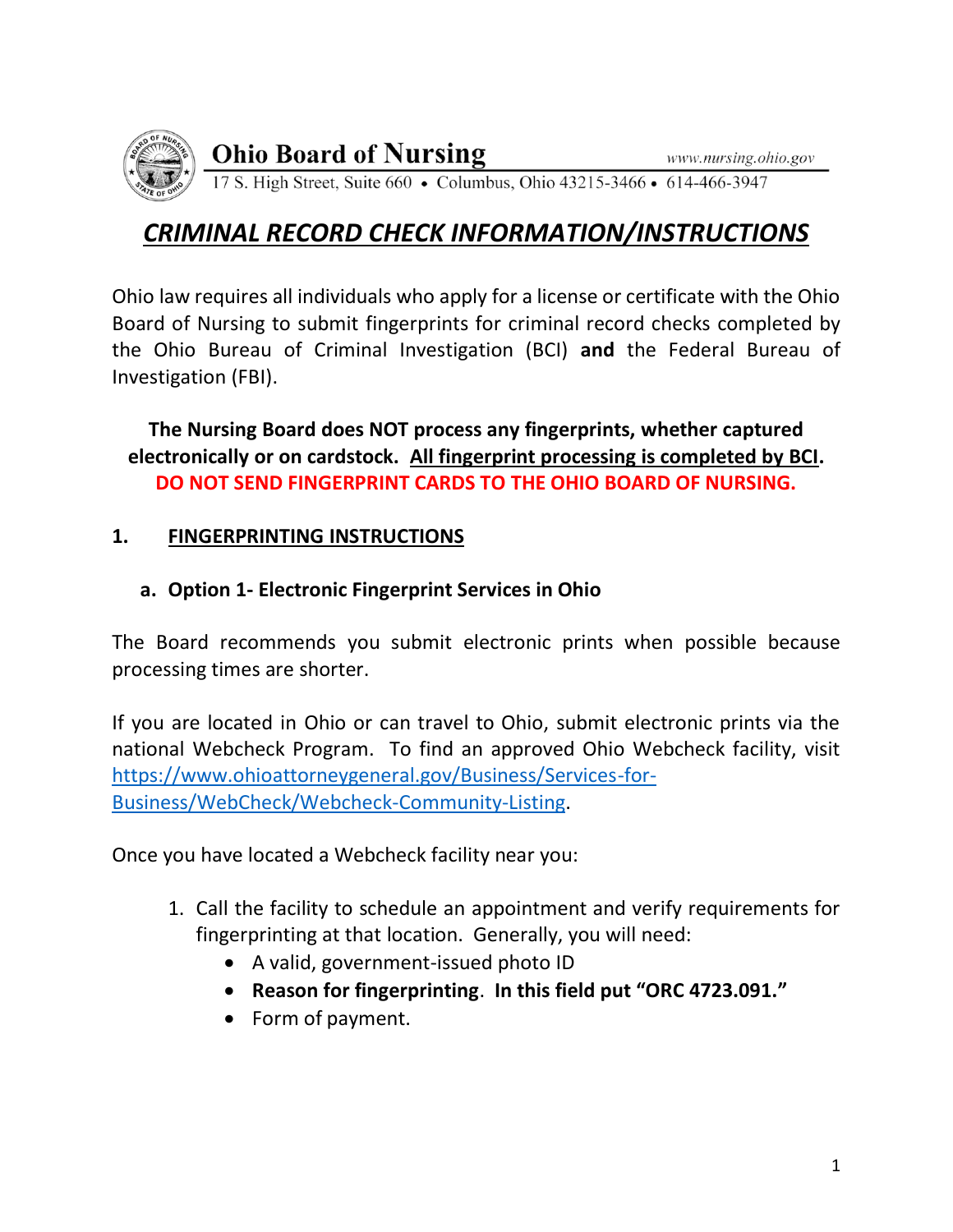2. Have the Webcheck facility select "direct copy" from the dropdown box for Ohio Board of Nursing, located at 17 S. High Street, Ste. 660, Columbus, Ohio 43215.

#### **b. Option 2- Out of State Fingerprint Services**

If it is not possible for you to appear in Ohio for electronic fingerprinting through Webcheck, you will need to obtain ink fingerprints as follows:

- 1. Contact an entity that can perform ink fingerprinting and verify the requirements for fingerprinting at that location. Most local law enforcement agencies will complete ink fingerprinting. Generally, you will need:
	- A valid, government-issued photo ID
	- Payment: personal check/cashier check/money order ONLY.
- 2. Print **two of each** of the fingerprinting cards found at:
	- BCI (print two of these) [https://www.ohioattorneygeneral.gov/Files/Forms/Forms-for-](https://www.ohioattorneygeneral.gov/Files/Forms/Forms-for-BCI-Criminal-Records-and-Background-Chec/Background-Check-Forms/BCI-fingerprint-card.aspx)[BCI-Criminal-Records-and-Background-Chec/Background-Check-](https://www.ohioattorneygeneral.gov/Files/Forms/Forms-for-BCI-Criminal-Records-and-Background-Chec/Background-Check-Forms/BCI-fingerprint-card.aspx)[Forms/BCI-fingerprint-card.aspx](https://www.ohioattorneygeneral.gov/Files/Forms/Forms-for-BCI-Criminal-Records-and-Background-Chec/Background-Check-Forms/BCI-fingerprint-card.aspx)
	- FBI (print two of these) [https://www.ohioattorneygeneral.gov/Files/Forms/Forms-for-](https://www.ohioattorneygeneral.gov/Files/Forms/Forms-for-BCI-Criminal-Records-and-Background-Chec/Background-Check-Forms/FBI-fingerprint-card)[BCI-Criminal-Records-and-Background-Chec/Background-Check-](https://www.ohioattorneygeneral.gov/Files/Forms/Forms-for-BCI-Criminal-Records-and-Background-Chec/Background-Check-Forms/FBI-fingerprint-card)[Forms/FBI-fingerprint-card](https://www.ohioattorneygeneral.gov/Files/Forms/Forms-for-BCI-Criminal-Records-and-Background-Chec/Background-Check-Forms/FBI-fingerprint-card)
- 3. Complete the ink fingerprinting on the **four** cards at the location you identified in step 1.
	- Verify the top left-hand corner on two cards says "APPLICANT" and on the other two cards says "BCI."

If the fingerprinting location you go to requires you to use their fingerprint cards, strike through the word "APPLICANT" and print "BCI."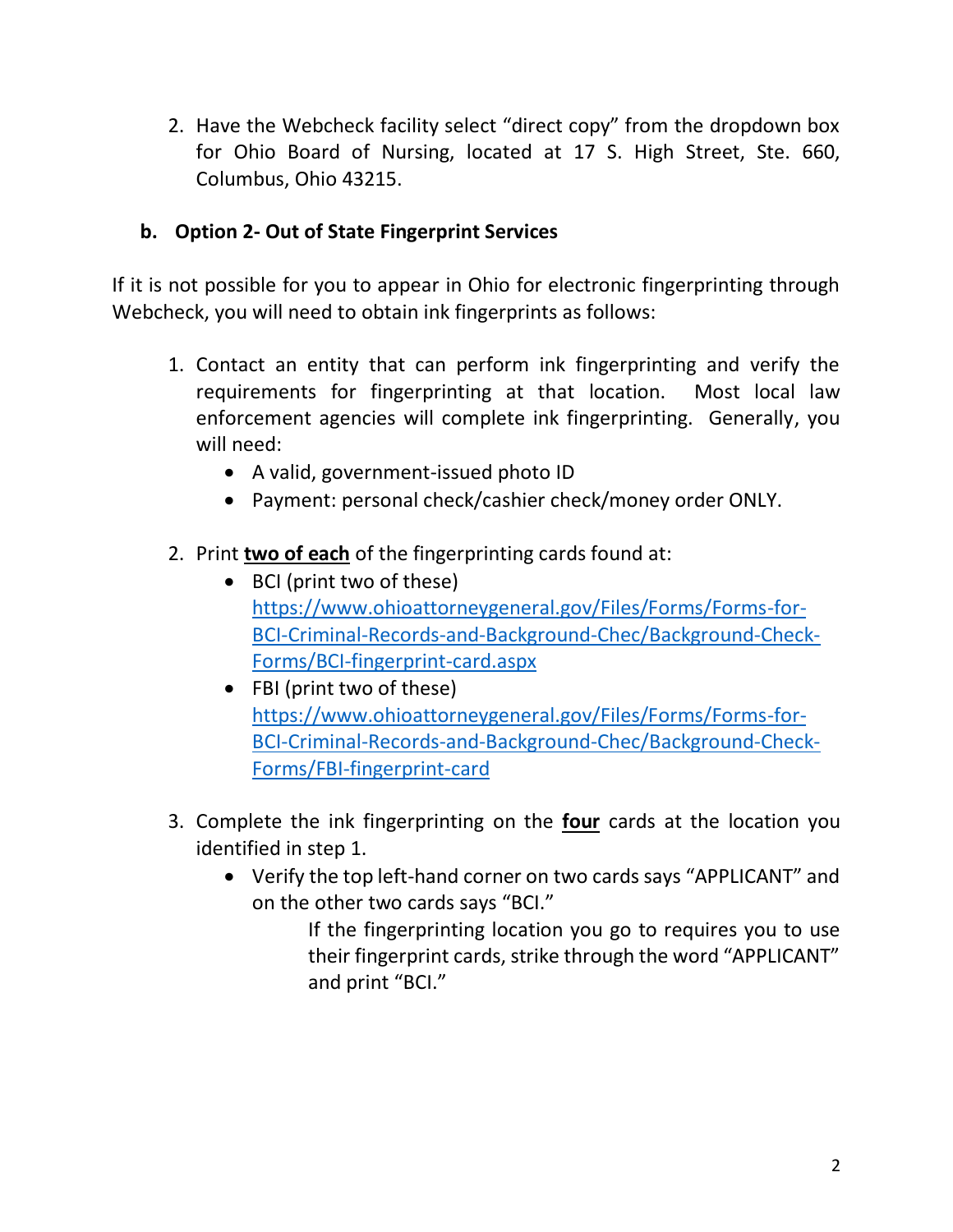- Complete the top portion of all four cards. Print legibly and ensure the information matches what you provided on your Nursing Board application.
	- o For **reason for fingerprinting**, type or print "**ORC 4723.091**."
	- o For **employer or address**, type or print:

Ohio Board of Nursing 17 S. High Street, Suite 660 Columbus, Ohio 43215

- 4. Mail two fingerprinted cards (one APPLICANT and one BCI) to BCI with payment for processing.
	- Obtain a money order, personal check, or business check for payment (cash is not accepted) in the amount of \$47.25. This fee covers both the BCI and FBI criminal record checks.
	- Make the check or money order payable to *Treasurer, State of Ohio*
	- Place two fingerprinted cards (one APPLICANT and one BCI) in an envelope with payment and mail them to:

**Ohio Bureau of Criminal Investigation (BCI) PO BOX 365 London, Ohio 43140**

• Keep the other two fingerprinted cards in case the prints you mailed to BCI are rejected. If you are notified that the prints you mailed were rejected, mail the two cards (one APPLICANT and one BCI) that you kept to BCI with the rejection notification. There should not be an additional charge for the additional processing as long as you include the rejection notice with the second submission.